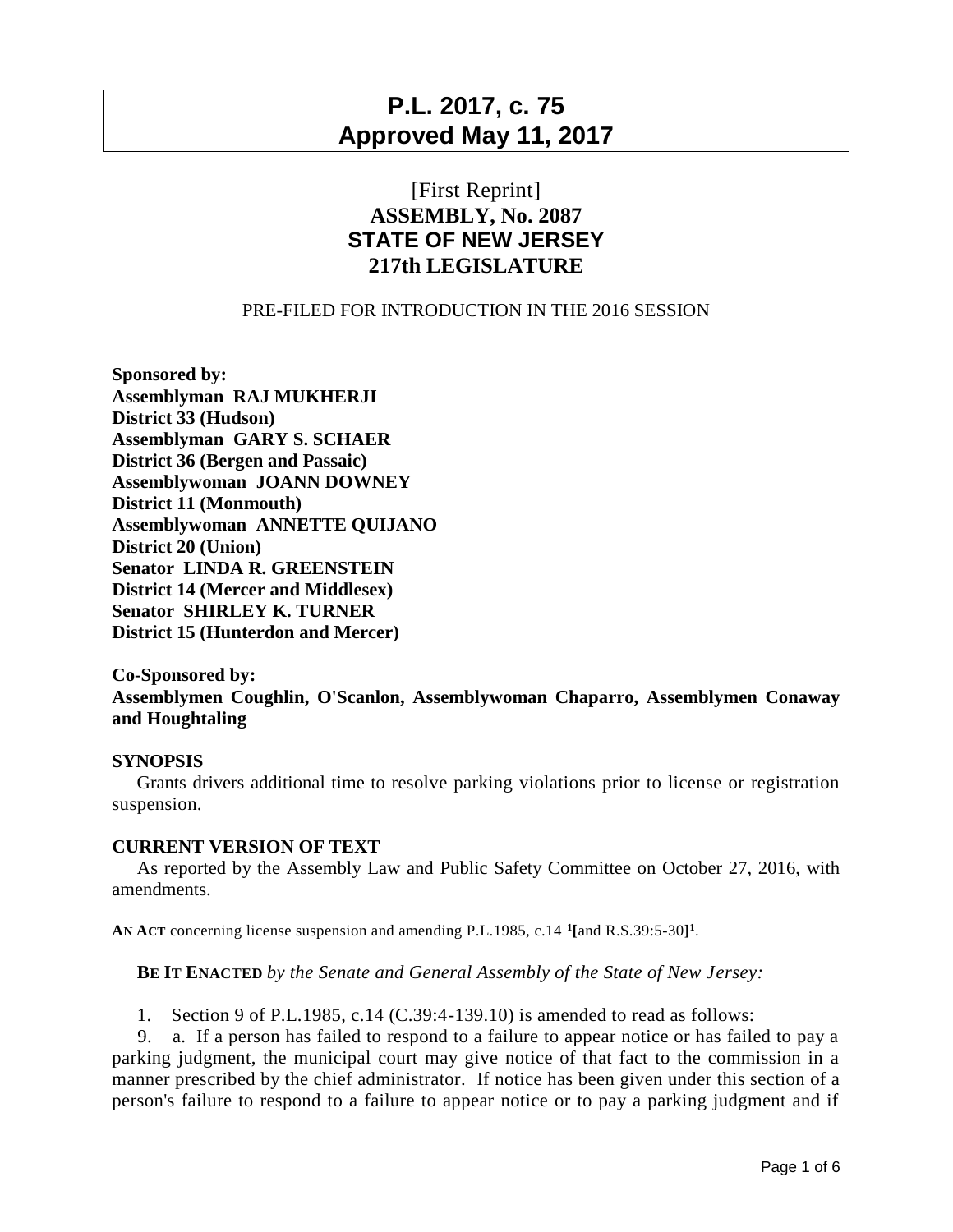the fines and penalties are paid or if the case is dismissed or otherwise disposed of, the municipal court shall promptly give notice to that effect to the commission.

 b. The judge or the commission may suspend the driver's license, or the registration of the motor vehicle of an owner, lessee, or operator who has not answered or appeared in response to a failure to appear notice or has not paid or otherwise satisfied outstanding parking fines or penalties. <sup>1</sup><sup>[If the license suspension is the result of unpaid, outstanding</sup> parking fines or penalties, the effective date of a driver's license suspension shall be at least 30 days from the date of the mailing of the notice of suspension.

 If the suspension results from unpaid, outstanding parking fines or penalties and the person has satisfied all outstanding parking fines or penalties through electronic payment prior to the receipt of the notice of suspension, that person shall be permitted to submit proof of the electronic payment to the court. Upon submission, if the court finds that the person has satisfied all fines and penalties, the court shall promptly give notice to that effect to the commission and the driver's license shall not be suspended.**]**

 If the license or registration suspension is the result of the failure to pay outstanding parking fines or penalties, or respond to a failure to appear notice, the commission shall:

 (1) delay the imposition of the license or registration suspension for at least 30 days after the date on which the commission received a notice of suspension from the municipal court; and

 (2) upon receipt of a notice of suspension from the municipal court, provide written notice advising the owner, lessee, or operator that the suspension shall take effect 30 days after the date of the commission's notice. The written notice issued by the commission shall provide the reason for suspension, identify the municipal court that issued the notice of suspension, and inform the owner, lessee, or operator that the suspension may be avoided by contacting the municipal court that issued the notice of suspension within the 30 day period to resolve the pending parking violation.**<sup>1</sup>**

 If an owner, lessee or operator has been found guilty of a parking offense **<sup>1</sup>**and has failed to pay or otherwise satisfy outstanding parking fines or penalties**<sup>1</sup>** , the court shall provide notice and an opportunity to appear before a judge prior to suspending that person's driver's license or motor vehicle registration. <sup>1</sup>[The effective date of the suspension and the hearing date shall be at least 30 days from the date of the mailing of the notice.**] 1** In determining whether to suspend the person's driver's license or the motor vehicle registration, the judge and the commission shall take into consideration the area where the person resides and whether or not the person has access to off-street parking. <sup>1</sup>[If the owner, lessee or operator is found by the court to be indigent or is participating in a government-based income maintenance program, that person shall be permitted to pay the parking fine and other penalties in installments in accordance with section 1 of P.L.1981, c.365 (C.39:4-203.1)**]** In accordance with section 1 of P.L.1981, c.365 (C.39:4-203.1) and section 1 of P.L.2009, c.317 (C.2B:12-23.1), a court may permit alternatives to the payment of certain outstanding portions of parking fines and penalties based on a person's ability to pay, including allowing the payment of the fine in installments, conversion of the fine to community service, or revoking portions of the fine or penalty.

When a person whose license or registration has been suspended appears at court proceedings or otherwise resolves pending parking violations, or pays or otherwise satisfies all parking fines or penalties, the municipal court shall provide the person with a receipt of payment and shall give electronic notice to the commission that the person's obligations have been satisfied and the suspension ordered by the court shall not be imposed. If, prior to the effective date of the suspension by the commission, the person submits the receipt of payment to the commission or the commission receives the electronic notice stating that the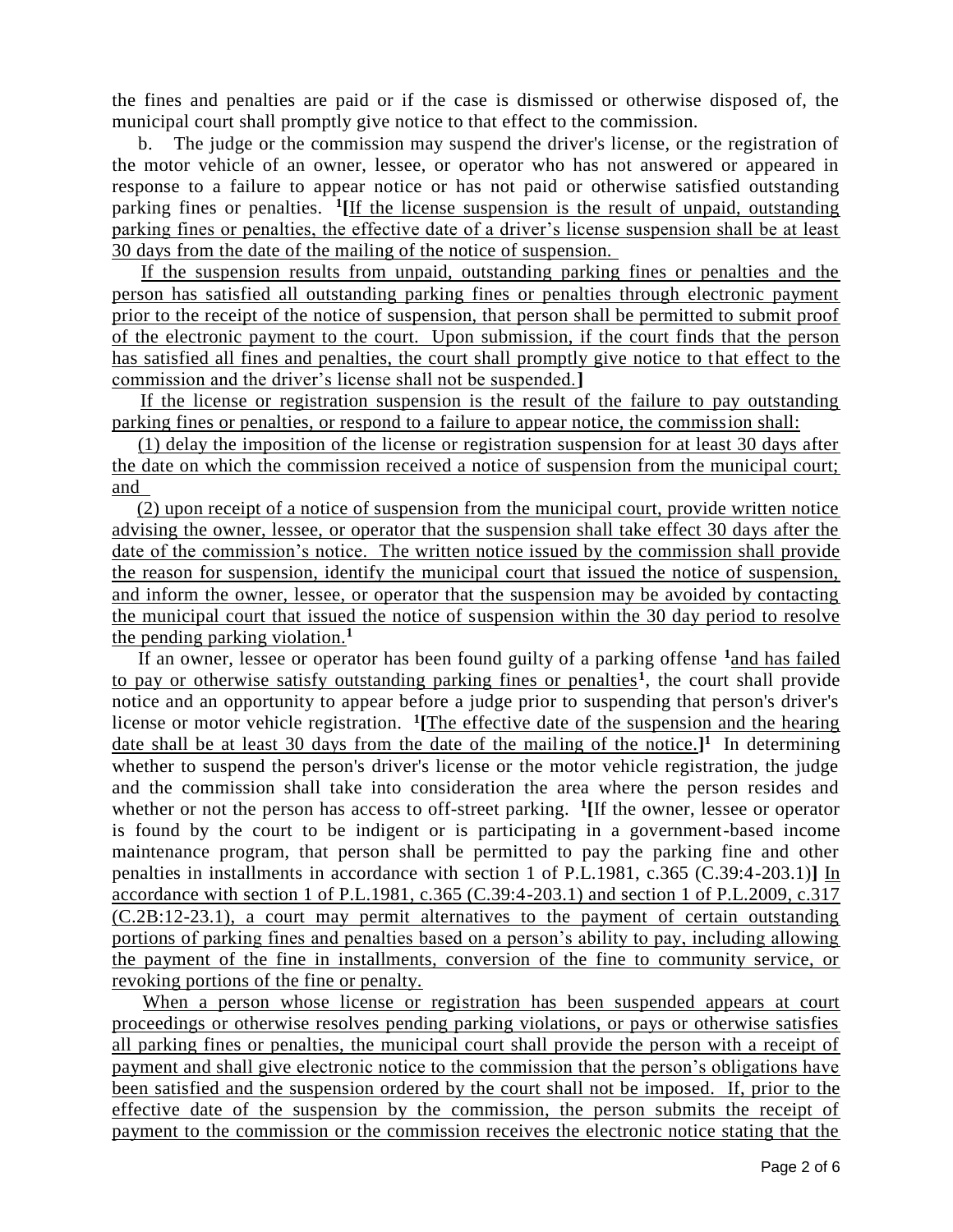person's obligations have been satisfied, the commission shall not suspend the person's license or registration. If the commission receives the receipt or electronic notice after the effective date of the suspension, the person shall seek the restoration of the license or registration through procedures adopted by the commission.**<sup>1</sup>**

 c. The commission shall keep a record of a suspension ordered by the court pursuant to subsection b. of this section.

(cf: P.L.2007, c.280, s.1)

**1 [**2. R.S.39:5-30 is amended to read as follows:

 39:5-30. a. Every registration certificate, every license certificate, every privilege to drive motor vehicles, including commercial motor vehicles as defined in P.L.1990, c.103 (C.39:3- 10.9 et al.), every endorsement, class of license, and commercial driver 's license, may be suspended or revoked, and any person may be prohibited from obtaining a driver's license or a registration certificate, or disqualified from obtaining any class of or endorsement on a commercial driver's license, and the reciprocity privilege of any nonresident may be suspended or revoked by the **[**director**]** chief administrator for a violation of any of the provisions of this Title or on any other reasonable grounds, after due notice in writing of such proposed suspension, revocation, disqualification or prohibition and the ground thereof. If the proposed suspension results from any unpaid fines, penalties, or surcharges imposed for a violation of any provision of this Title, the effective date of a driver's license suspension shall be at least 30 days from the date of the mailing of the notice of proposed suspension. If the person has satisfied all outstanding fines, penalties, or surcharges through electronic payment prior to the receipt of the notice of proposed suspension, that person shall be permitted to submit proof of the electronic payment to the chief administrator. If the chief administrator finds that the person has paid all outstanding fines, penalties, and surcharges, the driver's license shall not be suspended.

 He may also summon witnesses to appear before him at his office or at any other place he designates, to give testimony in a hearing which he holds looking toward a revocation of a license or registration certificate issued by or under his authority. The summons shall be served at least five days before the return date, either by registered mail or personal service. A person who fails to obey the summons shall be subject to a penalty not exceeding \$100.00, to be recovered with costs in an action at law, prosecuted by the Attorney General, and in addition the vehicle registration or driver's license, or both, as the case may be, shall forthwith be revoked. The fee for witnesses required to attend before the **[**director**]** chief administrator shall be \$1.00 for each day's attendance and \$0.03 for every mile of travel by the nearest generally traveled route in going to and from the place where the attendance of the witness is required. These fees shall be paid when the witness is excused from further attendance, and the disbursements made from payment of the fees shall be audited and paid in the manner provided for expenses of the department. The actual conduct of said hearing may be delegated by the **[**director**]** chief administrator to such departmental employees as he may designate, in which case the said employees shall recommend to the **[**director**]** chief administrator in writing whether the said licenses or certificates shall or shall not be suspended or revoked.

 b. Whenever a matter is presented to the **[**director**]** chief administrator involving an alleged violation of

 (1) R.S.39:4-98, where an excess of 20 miles per hour over the authorized speed limit is alleged, and which has resulted in the death of another;

- (2) R.S.39:4-50, and which has resulted in the death of another;
- (3) R.S.39:4-96, and which has resulted in the death of another; or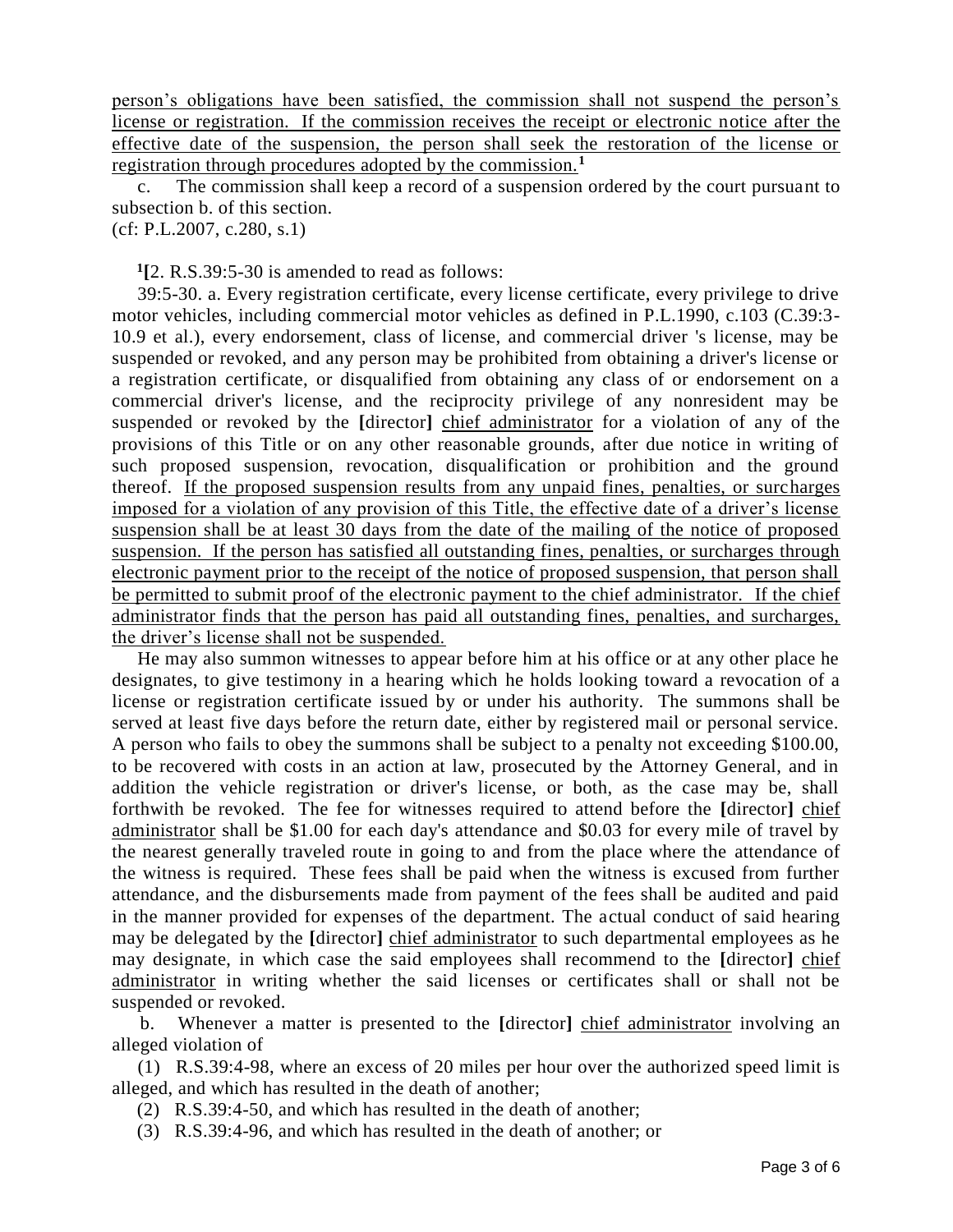(4) R.S.39:4-129, wherein the death of another has occurred, and the **[**director**]** chief administrator has not determined to immediately issue a preliminary suspension pursuant to subsection e. of this section, the **[**director**]** chief administrator shall issue a notice of proposed final suspension or revocation of any license certificate or any nonresident reciprocity privilege to operate any motor vehicle or motorized bicycle held by the individual charged or temporary order prohibiting the individual from obtaining any license to operate any motor vehicle or motorized bicycle in this State.

 In the notice, the **[**director**]** chief administrator shall provide the individual charged with an opportunity for a plenary hearing to contest the proposed final suspension, revocation or other final agency action. Unless the **[**division**]** commission receives, no later than the 10th day from the date the notice was mailed, a written request for hearing, the proposed final agency action shall take effect on the date specified in the notice.

 Upon receipt of a timely request for a plenary hearing, a preliminary hearing shall be held by an administrative law judge within 15 days of the receipt of the request. The preliminary hearing shall be for the purpose of determining whether, pending a plenary hearing on the proposed final agency action, a preliminary suspension shall be immediately issued by the judge. Adjournment of such hearing upon motion by the individual charged shall be given only for good cause shown.

 At the preliminary hearing, the parties shall proceed on the papers submitted to the judge, including the summons, the police reports and the charged individual's prior driving record submitted by the **[**division**]** commission, and any brief affidavits permitted by the judge from persons who shall be witnesses at the plenary hearing, and the parties may present oral argument. Based on the papers, on any oral argument, on the individual's prior driving record, and on the circumstances of the alleged violation presented in the papers, the judge shall determine whether the individual was properly charged with a violation of the law and a death occurred; and, if so, whether in the interest of public safety, a preliminary suspension shall be immediately ordered pending the plenary hearing on the proposed suspension or revocation. The administrative law judge shall transmit his findings to the **[**director**]** chief administrator.

 A plenary hearing shall be held no later than the 45th day following the preliminary hearing. Adjournment of the hearing shall be given only for good cause shown. If the hearing is otherwise postponed or delayed solely at the instance of the individual charged, the administrative law judge shall immediately issue a preliminary suspension of any license certificate or any nonresident reciprocity privilege held by the individual charged, or if any such preliminary suspension or order is in effect, he shall continue such suspension or order. Such preliminary suspension or temporary order shall remain in effect pending a final agency decision on the matter. If the hearing is otherwise postponed or delayed at the instance of anyone other than the individual charged, the judge shall immediately issue an order restoring the individual's license certificate or any nonresident reciprocity privilege pending final agency decision in the matter. The period of any preliminary suspension imposed under this section shall be deducted from any suspension imposed by the final agency decision in the matter.

 c. Whenever any other matter is presented to the **[**director**]** chief administrator involving an alleged violation of this title, wherein the death of another occurred and for which he determines immediate action is warranted, he may proceed in the manner prescribed in subsection b. above.

 d. Whenever a fatal accident occurs in this State, an investigation of the incident, whether performed by the State Police or by local police, shall be completed and forwarded to the **[**director**]** chief administrator within 72 hours of the time of the accident.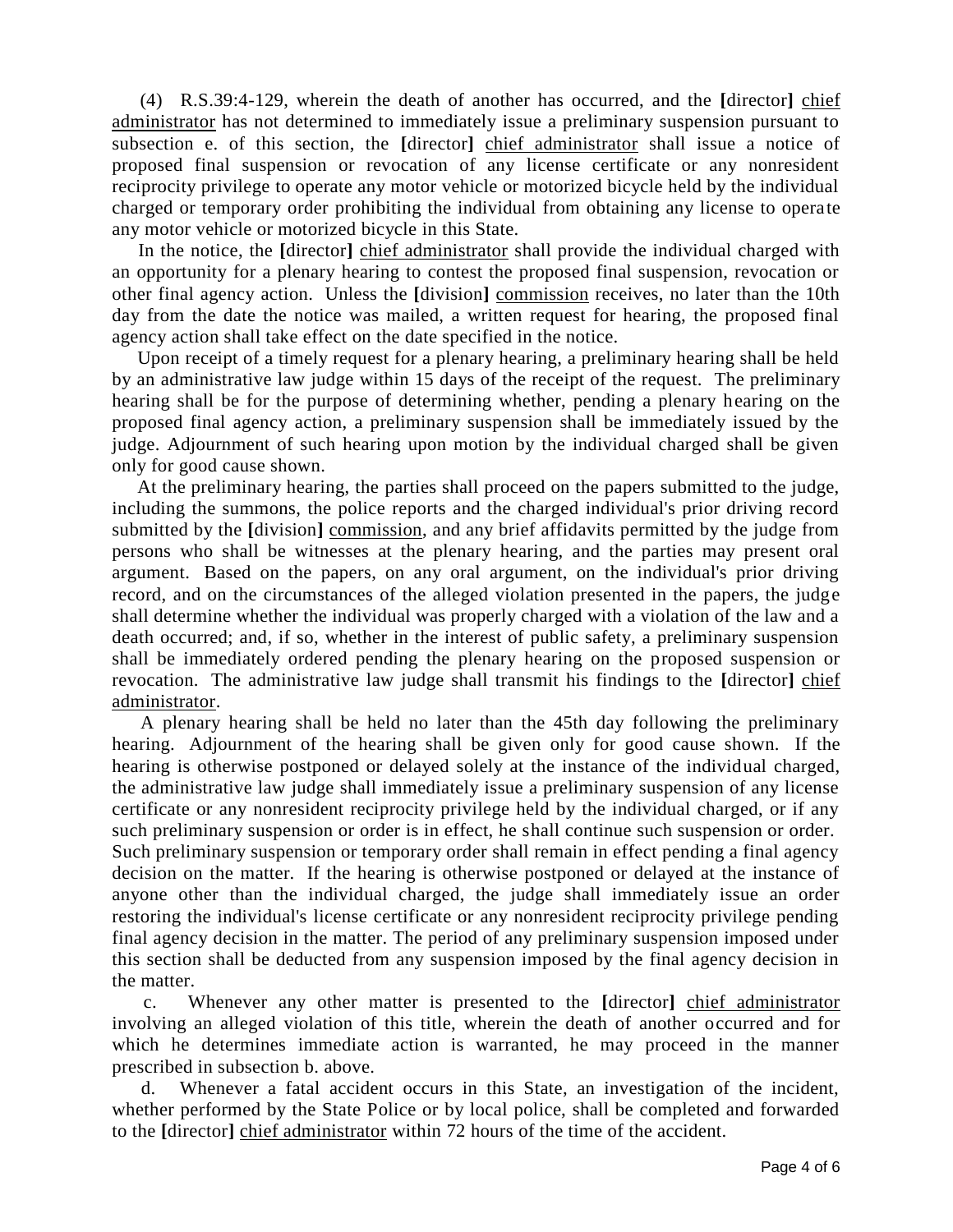e. Whenever a matter is presented to the **[**director**]** chief administrator involving an alleged violation of:

 (1) R.S.39:4-98, where an excess of 20 miles per hour over the authorized speed limit is alleged, and which has resulted in the death or serious bodily injury of another;

(2) R.S.39:4-50, which has resulted in the death or serious bodily injury of another;

 (3) R.S.39:4-96 or R.S.39:4-97, which has resulted in the death or serious bodily injury of another; or

 (4) R.S.39:4-129, wherein the death or serious bodily injury of another has occurred, the **[**director**]** chief administrator for good cause may, without hearing, immediately issue a preliminary suspension of any license certificate or any nonresident reciprocity privilege to operate any motor vehicle or motorized bicycle held by an individual charged or temporary order prohibiting the individual from obtaining any license to operate any motor vehicle or motorized bicycle in this State. For purposes of this subsection, "serious bodily injury" means bodily injury which creates a substantial risk of death or which causes serious, permanent disfigurement, or protracted loss or impairment of the function of any bodily member or organ. Along with the notice of preliminary suspension, the **[**director**]** chief administrator shall issue a notice of proposed final suspension, revocation or other final agency action, and shall afford the individual the right to a preliminary hearing to contest the preliminary suspension and a plenary hearing to contest the proposed final agency action.

 The preliminary suspension shall remain in effect pending a final agency decision on the proposed final agency action, unless a request for a preliminary hearing is received by the **[**division**]** commission no later than the 10th day from the date on which the notice was mailed. The proposed final agency action shall take effect on the date specified in the notice unless a request for a plenary hearing is received by the **[**division**]** commission no later than the 10th day from the date on which the notice was mailed.

 Upon timely request by the individual, a preliminary hearing shall be held by an administrative law judge, no later than the 15th day from the date on which the **[**division**]** commission receives the request. The preliminary hearing shall be for the purpose of determining whether, pending a final agency decision on the matter, the preliminary suspension issued by the [director] chief administrator shall remain in effect. Adjournment of the hearing shall be given only for good cause shown. If the preliminary hearing is otherwise postponed or delayed solely at the instance of someone other than the individual charged, the judge shall immediately order that the individual's license certificate or any nonresident reciprocity privilege be restored pending the rescheduled preliminary hearing.

 At the preliminary hearing, the parties shall proceed on the papers submitted to the judge, including the summons, the police reports and the charged individual's prior driving record submitted by the division, and any brief affidavits permitted by the judge from persons who shall be witnesses at the final hearing, and the parties may present oral arguments. Based on the papers, on any oral argument, on the individual's prior driving record, and on the circumstances of the alleged violation presented in the papers, the judge shall immediately determine whether the individual was properly charged with a violation of the law and a death occurred; and, if so, whether in the interest of public safety, the preliminary suspension shall be continued pending the final agency decision on the matter. The administrative law judge shall transmit his findings to the **[**director**]** chief administrator.

 Any plenary hearing to contest the proposed final agency action shall conform to the requirements for a plenary hearing contained in subsection b. of this section.

 f. In addition to any other final agency action, the **[**director**]** chief administrator shall require any person whose privileges to operate a motor vehicle or motorized bicycle are suspended or who has been prohibited from obtaining a license, pursuant to this section, to